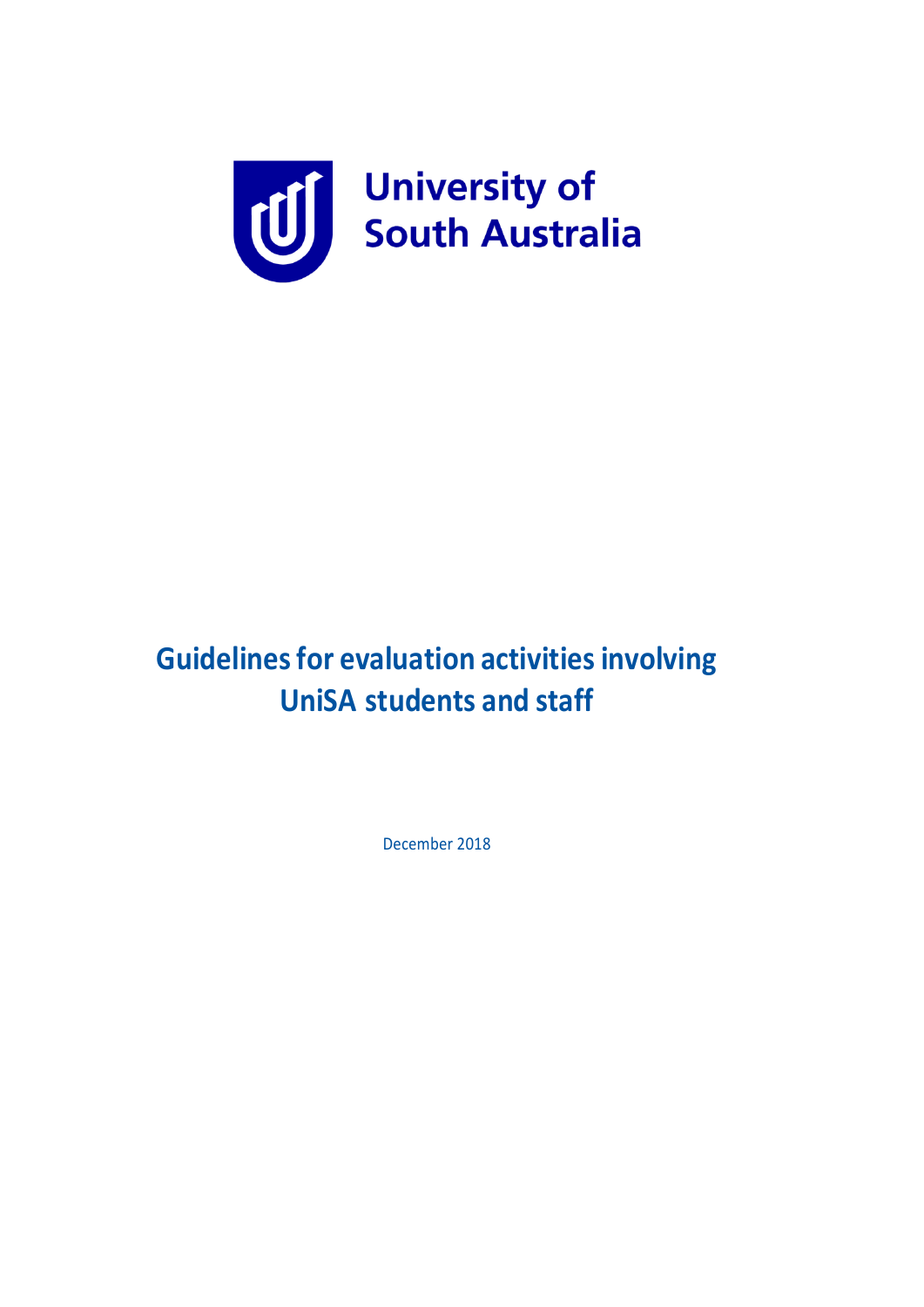# Table of Contents

| $\mathbf{1}$ |                                                                                      |  |
|--------------|--------------------------------------------------------------------------------------|--|
|              |                                                                                      |  |
| 2            |                                                                                      |  |
|              |                                                                                      |  |
| 3            |                                                                                      |  |
|              | 3.1 Getting started - What is the problem, purpose or rationale for the evaluation?5 |  |
|              |                                                                                      |  |
|              |                                                                                      |  |
|              |                                                                                      |  |
|              |                                                                                      |  |
|              |                                                                                      |  |
|              |                                                                                      |  |
|              |                                                                                      |  |
|              |                                                                                      |  |
|              |                                                                                      |  |
|              |                                                                                      |  |
|              |                                                                                      |  |
|              |                                                                                      |  |
|              |                                                                                      |  |
|              |                                                                                      |  |
|              |                                                                                      |  |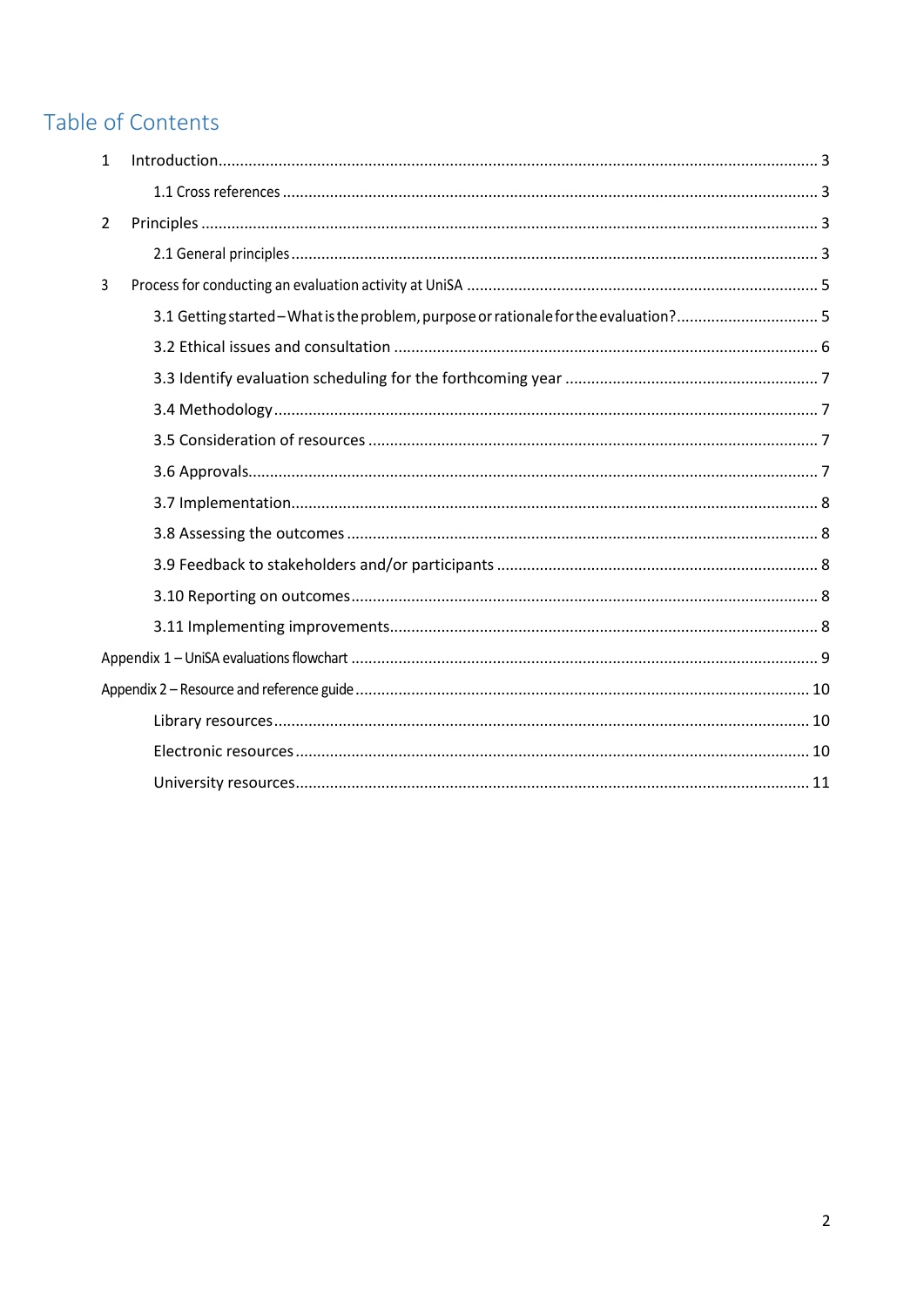# <span id="page-2-0"></span>**1 Introduction**

Evaluation activities at UniSA can take the form of surveys, focus groups, interviews or web-based forms. UniSA is committed to ensuring that the burden that these activities have on students and staff is not onerous.

This document provides the principles, procedures and approval processes for evaluation activities involving UniSA students or staff. It is presented as a guide to assist students or staff undertaking evaluations with peers or colleagues.

The guidelines do not replace the [University's formal ethics approval processes](http://www.unisa.edu.au/res/ethics/human.asp).

## <span id="page-2-1"></span>1.1 Cross references

- A-34.2 [Access to UniSA staff, students and data](https://i.unisa.edu.au/policies-and-procedures/university-policies/academic/a-34/)
- [A-35A Quality assurance and improvement: programs, courses and teaching arrangements](http://i.unisa.edu.au/policies-and-procedures/university-policies/academic/a-35/?_ga=2.255216141.48207955.1543181817-307184769.1539553484)
- A-[46 Confidentiality of students' personal information](https://i.unisa.edu.au/policies-and-procedures/university-policies/academic/a-46/)
- [C-5.0 Public statements and representation by university staff and students](http://www.unisa.edu.au/research/integrity/policies-procedures-codes-and-legislation/)
- [C-22 Acceptable Use of Information Technology \(IT\) Facilities](https://i.unisa.edu.au/policies-and-procedures/university-policies/corporate/c-22/)
- [RES -2.3 Human Research Ethics](http://i.unisa.edu.au/policies-and-procedures/university-policies/research/res-2/?_ga=2.15008435.48207955.1543181817-307184769.1539553484)
- [Code of conduct for students](https://i.unisa.edu.au/policies-and-procedures/codes/students/)
- [Guidelines on Electronic Communications with Students](https://search.unisa.edu.au/s/redirect?rank=1&collection=study-search&url=https%3A%2F%2Fi.unisa.edu.au%2Fsiteassets%2Fpolicies-and-procedures%2Fdocs%2Fguidelines_electronic_communications_with_students_fp.pdf&index_url=https%3A%2F%2Fi.unisa.edu.au%2Fsiteassets%2Fpolicies-and-procedures%2Fdocs%2Fguidelines_electronic_communications_with_students_fp.pdf&auth=AiDwMA7zeEbnG37pYZks%2Bg&query=guidelines+on+electronic+communications+with+students+%7C%5BpmpProgramsStudentType%3A%22%24%2B%2B+International+%24%2B%2B%22+pmpProgramsStudentType%3A%22%24%2B%2B+Australian+%24%2B%2B%22%5D+%7CpeopleFacetUnitsOthers%3A%22%24%2B%2B+All+%24%2B%2B%22+%7CpeopleStaff1%3A%22%24%2B%2B+All+%24%2B%2B%22+%7CpeopleFacetCampus%3A%22%24%2B%2B+All+%24%2B%2B%22+%7CpeopleFacetSchoolsDivision%3A%22%24%2B%2B+All+%24%2B%2B%22+%7Ctab%3A%22%24%2B%2B+Everything+%24%2B%2B%22+%7CpeopleFacetResearchArea%3A%22%24%2B%2B+All+%24%2B%2B%22+%7CfacetLevelStudy%3A%22%24%2B%2B+All+%24%2B%2B%22+%7CfacetProgramsCampus%3A%22%24%2B%2B+All+%24%2B%2B%22&profile=_default)
- [Guidelines for staff on use IT facilities including email and the Internet](https://i.unisa.edu.au/policies-and-procedures/codes/miscellaneous/IT-facilities-staff/)
- [Australian Privacy Laws and Principles](https://www.oaic.gov.au/privacy-law/privacy-act/)
- [Australian Privacy Resources Archive](https://www.oaic.gov.au/privacy-law/privacy-archive/privacy-resources-archive/)

# <span id="page-2-2"></span>**2 Principles**

The following provides a guideline for evaluation activities involving students or staff at UniSA<sup>1</sup>. For the purpose of these guidelines 'evaluation activities' could include methods such as surveys or focus groups and are often related to teaching and learning, student experience, research projects, or services and facilities. They include corporate evaluation instruments used to evaluate courses, programs, teachers or university products or services. Although this guideline document is focused on the aforementioned topics, the policy and procedure for evaluation is applicable for research student methodology.

#### <span id="page-2-3"></span>2.1 General principles

- 1. Evaluation which is conducted solely for the purpose of internal quality assurance, and which will not be published or presented externally, does not require formal ethics approval
- 2. Evaluation data gathered internally may be included in external publications and presentations *without* formal ethics approval provided:
	- the data was gathered online or in writing
	- the responses were provided voluntarily
	- the anonymity of the respondents is maintained
	- the respondents were advised of the possibility that the data could be used for such purposes (see suggested statement below):

 $\overline{a}$ 

<sup>&</sup>lt;sup>1</sup> See appendix 1 for evaluation flowchart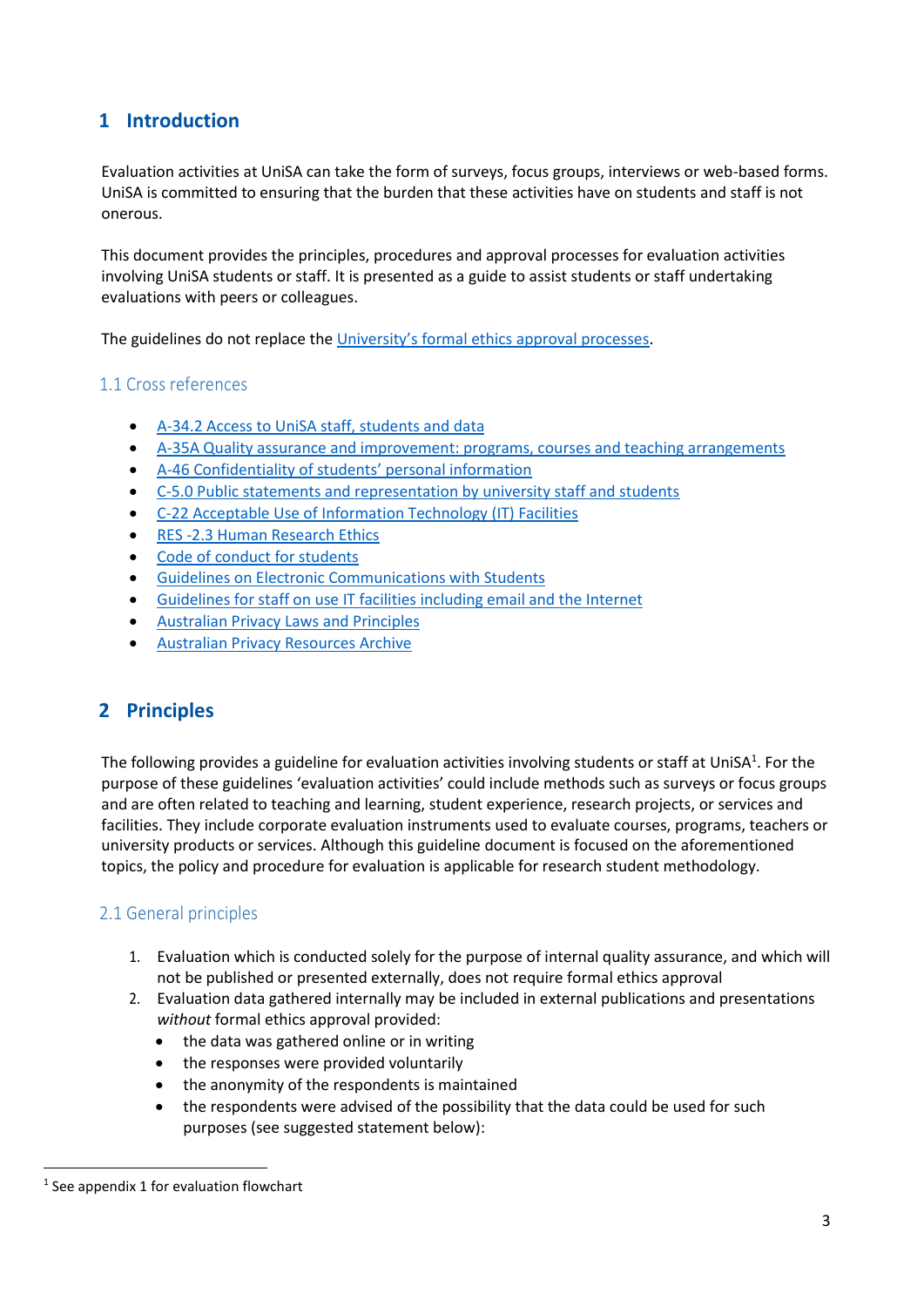#### Suggested statement:

*Data collected through this survey will be used to inform improvements at UniSA and could also be used in external publications and presentations. Individual responses will remain confidential and no individuals will be identified.*

- 3. Data gathered verbally (e.g. through focus groups, interviews) in which the anonymity of the respondents is compromised, requires formal ethics approval in order to be included in external publications and presentations
- 4. The use of evaluation data relating to more than one staff member requires written permission from all relevant staff members in order to be included in external publications and/or presentations
- 5. All other research requires formal ethics approval from UniSA's Hum[an Research Ethics](http://u.unisa.edu.au/research/integrity/research-ethics/human-ethics/)  [Committee](http://u.unisa.edu.au/research/integrity/research-ethics/human-ethics/) (HREC) prior to commencement. The University's research policies are consistent with these guidelines and state and federal legislation. Under national guidelines the UniSA HREC is obliged to gather certain information before ethics approval can be granted. Please note that ethics approval cannot be granted retrospectively.
- 6. The use of corporate evaluation data (e.g. myCourseExperience) for external publication and/or presentation requires written permission from the Provost and Chief Academic Officer, who may consult with other relevant senior managers as appropriate.

The University strives to preserve the privacy of its staff and students and maintain confidentiality of data and other information held by the University. The University aims to minimise its staff and students from being over-researched and protect them from unsolicited emails. In view of that, the University discourages the recruitment of its staff and students and the collection of data and other information for research purposes unless the nature of the research is beneficial to the University and/or staff and students.

Note that formal ethics approval for projects involving access to UniSA staff, students or data means only that there are no ethical objections to that project. **It does not mean that the researcher has approval to access UniSA staff, students or data. This permission should be sought from the appropriate Senior Staff Member, see** *3.6 Approvals***.** 

Approval to access UniSA staff, students or evaluation data is outlined in [policy](http://i.unisa.edu.au/policies-and-procedures/university-policies/academic/a-34/) A-34.2 and takes the following into consideration:

- The reputational risk of the University
- Privacy and/or confidentiality concerns, particularly in relation to personal information of students/staff
- The burden that the evaluation activity might have on students or staff
- The amount of effort required to extract or produce the data versus the return on this investment of time
- <span id="page-3-0"></span>Maintaining openness and the need to engage with the University's communities.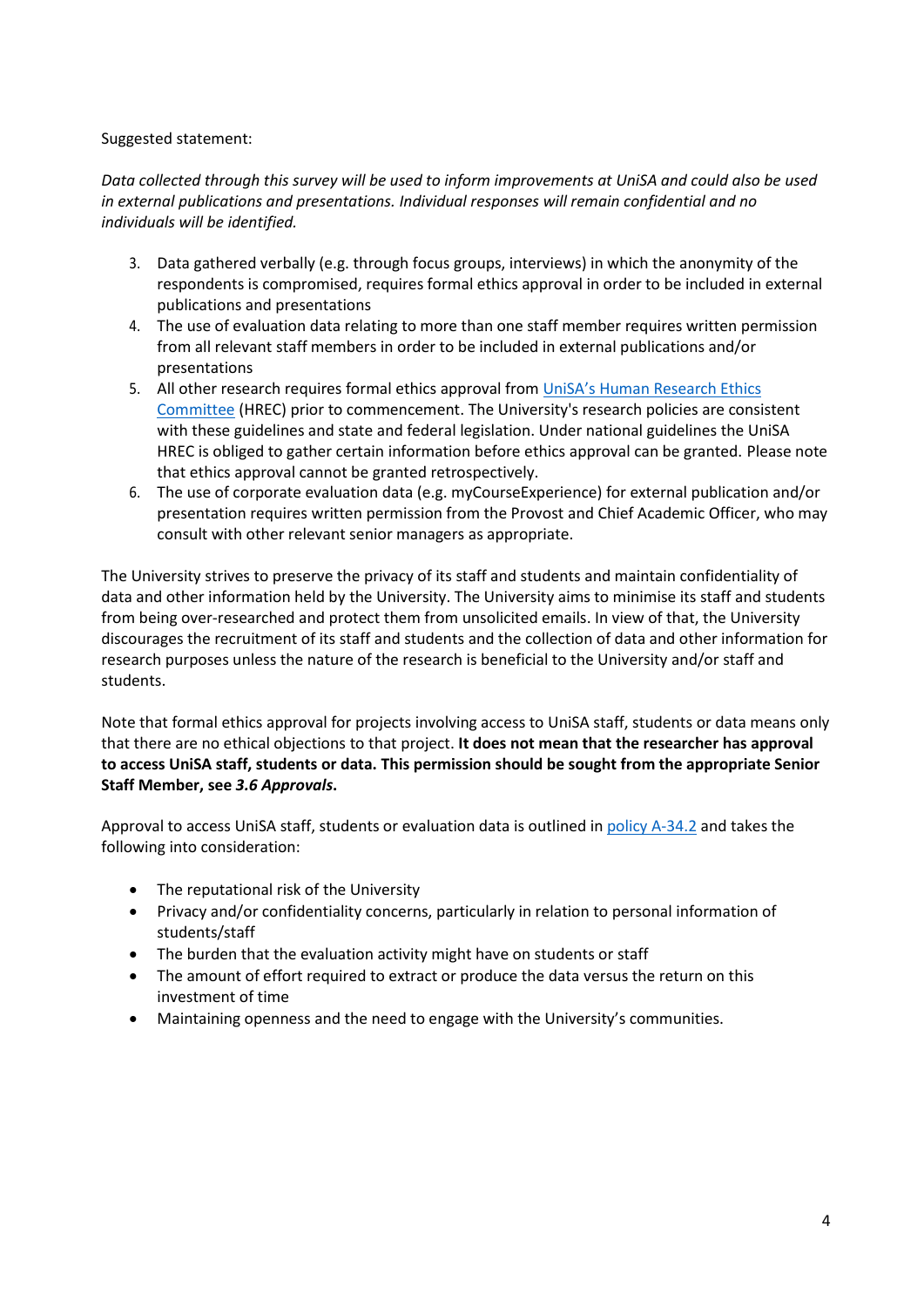# **3 Process for conducting an evaluation activity at UniSA**

Recurrent evaluation is an essential component of the University's quality assurance and informs planning for quality improvement. Annual evaluations are monitored through the Evaluations calendar [on BI Hub](https://mymailunisaedu.sharepoint.com/teams/BIP/bihub/Lists/Evaluations%20and%20Reporting%20Calendar/Evaluations%20and%20Reporting%20Calendar.aspx). 'Evaluation' in this context is defined as a process whereby stakeholders (students and staff) are asked for feedback. Information from the feedback is then analysed and reported to decision-makers and underpins a continuous improvement cycle.

The following guidelines have been **designed to assist staff undertaking large-scale or potentially sensitive evaluation activities** involving students or staff. To clarify, the following would be considered to be examples of large-scale/sensitive evaluation activities:

- a survey of all students based at one campus
- an evaluation activity involving a particular cohort, such as international students or alumni
- a focus group with students from a particular equity group (e.g. students with a disability)
- a survey of all academic staff.

These guidelines have been developed to inform and assist evaluators in their activities by:

- providing a University-wide systematic approach to evaluation activities involving students and/or staff
- ensuring processes used to gather feedback are consistent with University policies and ambitions, particularly the ethics approval process
- promoting strategies to review existing evaluation schedules to minimise the impact upon UniSA students and staff
- maximising the utility of the data gathered through evaluation activities.

#### <span id="page-4-0"></span>3.1 Getting started – What is the problem, purpose or rationale for the evaluation?

Identify which areas will be evaluated and the reasons for choosing these areas. A few questions to consider are:

- What do we need to know?
- Why do we need to know this?
- Has anyone evaluated this before? What is the existing knowledge on the topic? BI Hub contains links to [evaluation data and information](https://mymailunisaedu.sharepoint.com/teams/BIP/bihub/SitePages/Topic%20-%20Evaluations.aspx)
- What is the best way to collect this information? This is not always limited to surveys often interviews or analysis of existing data could provide the desired results. See Appendix  $1 -$ Resource and Reference Guide
- Should an incentive be offered?
- Is approval from the [Research Ethics Committee](http://www.unisa.edu.au/research/integrity/research-ethics/) and/or the Deputy Vice Chancellor: Research and Innovation required to approach the participant group?
- Who will conduct the evaluation and analyse results? Numerous surveys are conducted in the university, throughout the year
- Are there limitations on access to preferred datasets or participant groups? Is timing an issue for optimal data collection? i.e. during study periods
- What are the likely outcomes and how will the information collected help us to improve?
- Are the results likely to produce a statistical relevance?
- How will the identified improvements be implemented?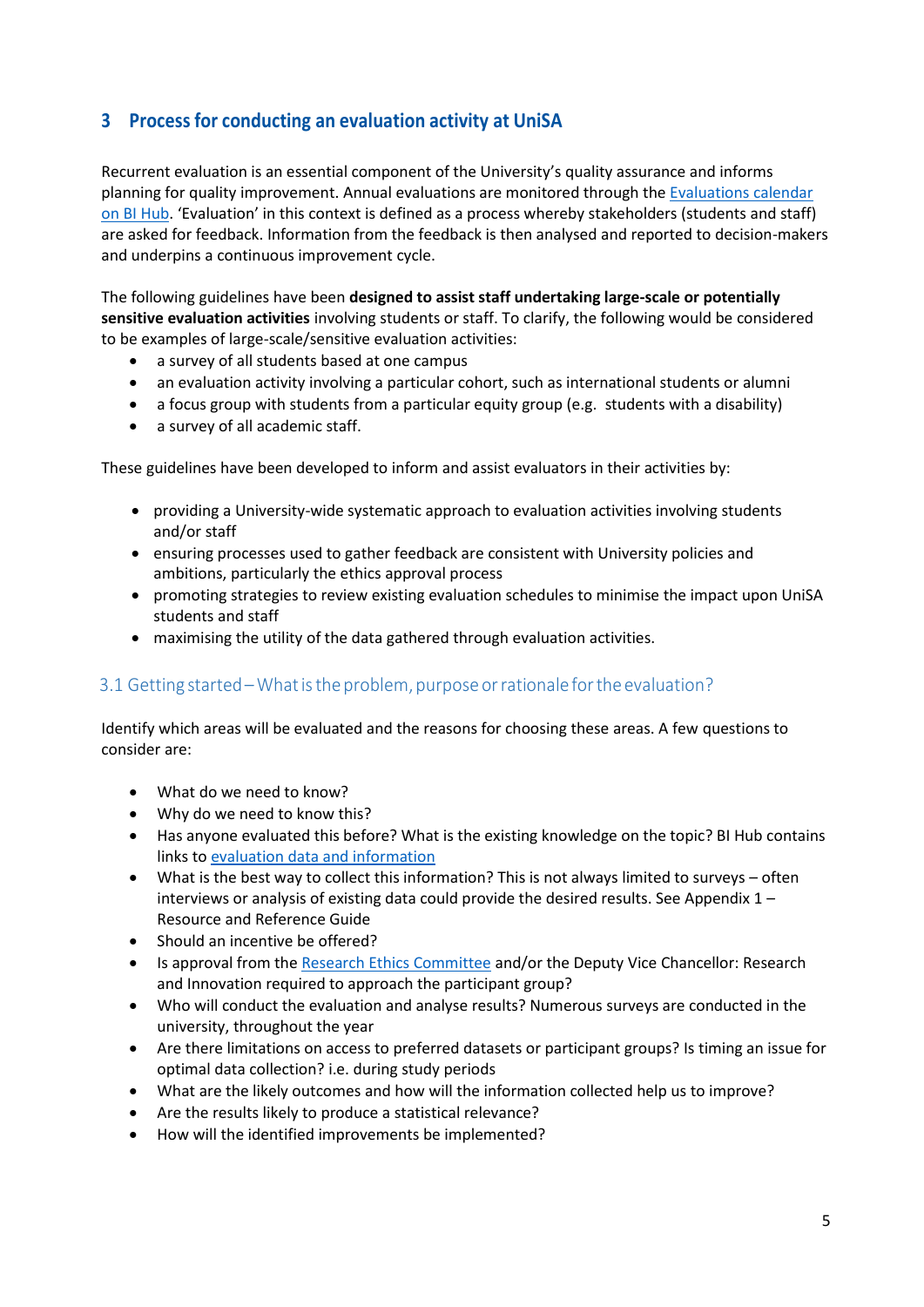How will the evaluation be promoted and the subsequent results and intended improvements be communicated to participants? Refer to th[e Student Engagement Framework and the feedback](https://i.unisa.edu.au/student-feedback-and-complaints/student-surveys/)  [website](https://i.unisa.edu.au/student-feedback-and-complaints/student-surveys/) for example.

# <span id="page-5-0"></span>3.2 Ethical issues and consultation

The involvement of human subjects requires consideration of a range of ethical issues at each stage in the evaluation process, including planning and design, conducting the evaluation and reporting on results. All potential evaluation activities should be assessed against the University's research ethics approval guidelines and unless the evaluation is for reasons outlined in *2.1. General Principles* – **[research](http://www.unisa.edu.au/research/integrity/research-ethics/human-ethics/)  [involving human participants must not proceed without ethics approval](http://www.unisa.edu.au/research/integrity/research-ethics/human-ethics/)**.

[The following ethical considerations need to be addressed in](http://www.unisa.edu.au/res/ethics/human.asp%23guidelines) the planning and design of evaluation activities:

- confidentiality of responses
- identifying who is responsible for the evaluation activity (ownership) and storage of data (including location and timeline requirements)
- explaining the purpose (objectives), nature, process for recording information during the evaluation (methodology)
- who will have access to information collected
- how the information will be used and the likely impact on clients
- reporting arrangements to evaluation participants (feedback).

Information on these factors must be provided to respondents before they participate in the evaluation activity. Potential respondents need to be provided with written information which includes the following:

- name of university and area conducting the evaluation
- name and details of the contact person
- title of evaluation
- purpose of evaluation described using simple terms
- criteria used to select potential participants
- invitation to people to participate
- voluntary nature of participation
- what is expected of participants
- possible benefits or risks to participants (if applicable)
- assurance regarding confidentiality of responses
- any benefits to be offered to participants
- information on how outcomes will be reported
- recording of data e.g. use of video or audio tape
- information on how records will be stored and who will have access to these records.

<span id="page-5-1"></span>If interviews are to be held and recorded, it is also necessary to inform participants that they can read through the transcribed interview before information is used and the tape is destroyed.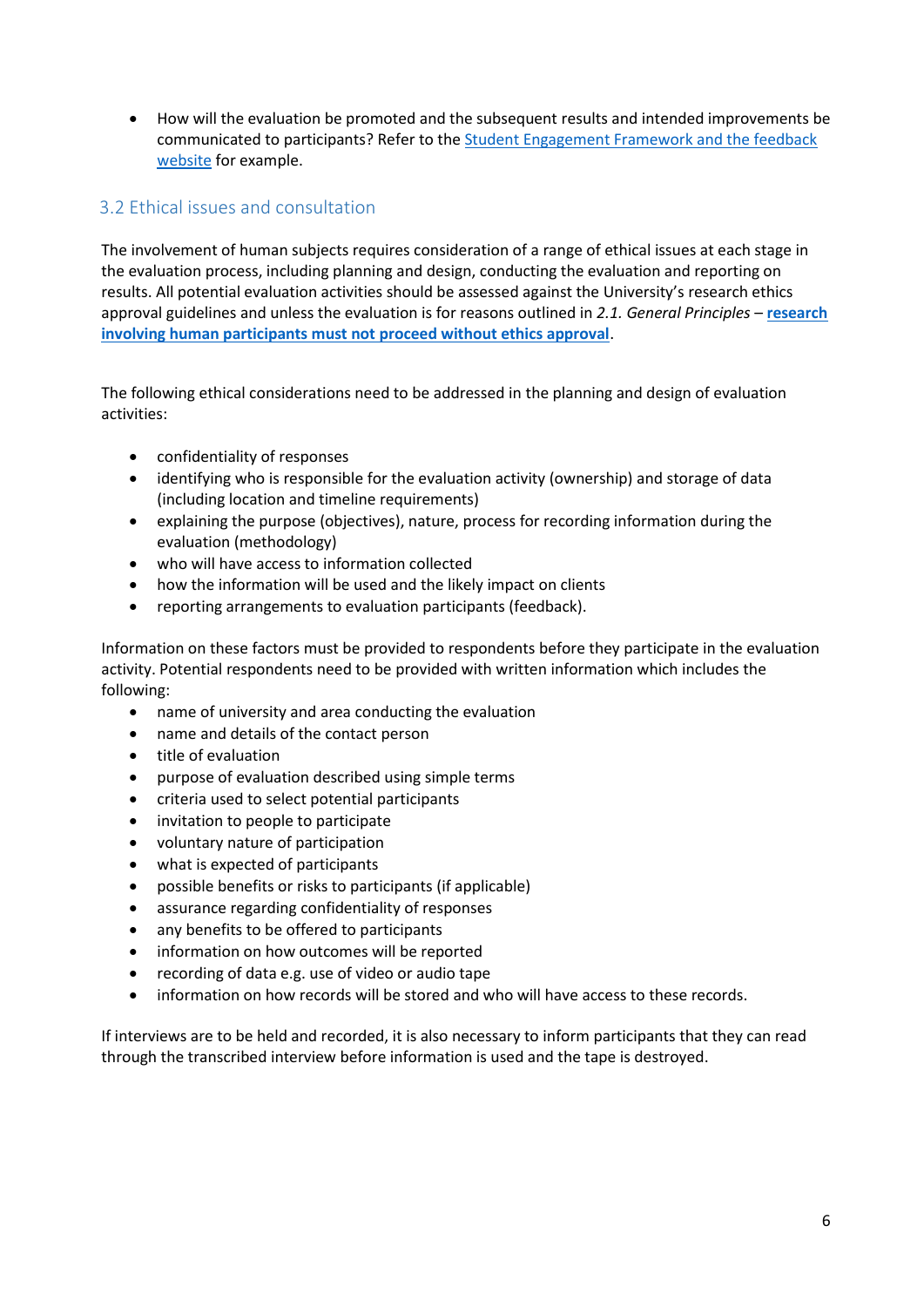## 3.3 Identify evaluation scheduling for the forthcoming year

During annual planning discussions, include identification of evaluation activities for the forthcoming year. These evaluation activities should relate to objectives and priorities for the University [\(Enterprise25\)](http://www.unisa.edu.au/enterprise25/). Additionally, Corporate Planning documents can be accessed from the [BI Hub.](https://mymailunisaedu.sharepoint.com/teams/BIP/bihub/SitePages/Topic%20-%20Key%20Statistics,%20Planning,%20Review%20and%20A35A.aspx)

The [schedule of evaluation activities](https://mymailunisaedu.sharepoint.com/teams/BIP/bihub/Lists/Evaluations%20and%20Reporting%20Calendar/Evaluations%20and%20Reporting%20Calendar.aspx) is available via Evaluations Hub. Consultation with other areas that may have conducted similar evaluation activities is recommended to reduce duplication of effort or provide a valuable insight into those methods that may have been successful in the past.

In the absence of any similar evaluations, advice can be sought from the resources listed in Appendix 1 of these guidelines.

#### <span id="page-6-0"></span>3.4 Methodology

Decide the most appropriate method that will yield results that can assist institutional improvement. There are a number of approaches including: focus groups, in depth interviews, telephone surveys, online surveys, postal surveys, email, suggestion boxes, web parts on the student portal etc. Consideration of a combination of evaluation activities, for example a focus group, followed by a larger survey can also assist to obtain appropriate results. A more informative and exhaustive list of research methods available through the UniSA libraries can be found in Appendix 1.

#### <span id="page-6-1"></span>3.5 Consideration of resources - e.g. how will data be compiled

As part of discussions about the evaluation activity, consider the financial and staffing implications - this may be particularly significant depending upon the method chosen and the survey population.

Data collected from evaluations can often be compiled in Excel or Word and analysed using tools such as SPSS or NViv[o.](http://www.unisa.edu.au/ists/ithelpdesk/faqs/applications/) [SPSS and NVivo are available for download](http://w3.unisa.edu.au/ists/new/staff/software/licensing.htm) for university staff members on both their work and personal devices.

#### <span id="page-6-2"></span>3.6 Approvals

Before an evaluation activity can proceed it must receive the approval of the relevant senior manager. The evaluator needs to address all aspects of the planning process as described in these guidelines and provide this information to the relevant senior manager.

[Permission to access UniSA staff or students](https://i.unisa.edu.au/policies-and-procedures/university-policies/academic/a-34/) for the purpose of evaluation should be sought according to the following levels:

- for access to staff or students in one discipline, approval should be sought from the discipline head
- for access to staff or students in more than one discipline, approval should be sought from the Provost and Chief Academic Officer
- for access to staff or students across the University, or if the University itself is the object of research, approval should be sought from the Deputy Vice Chancellor: Research
- approval to access information held in University databases should be sought from the Deputy Vice Chancellor: Research, who may consult with other senior managers as appropriate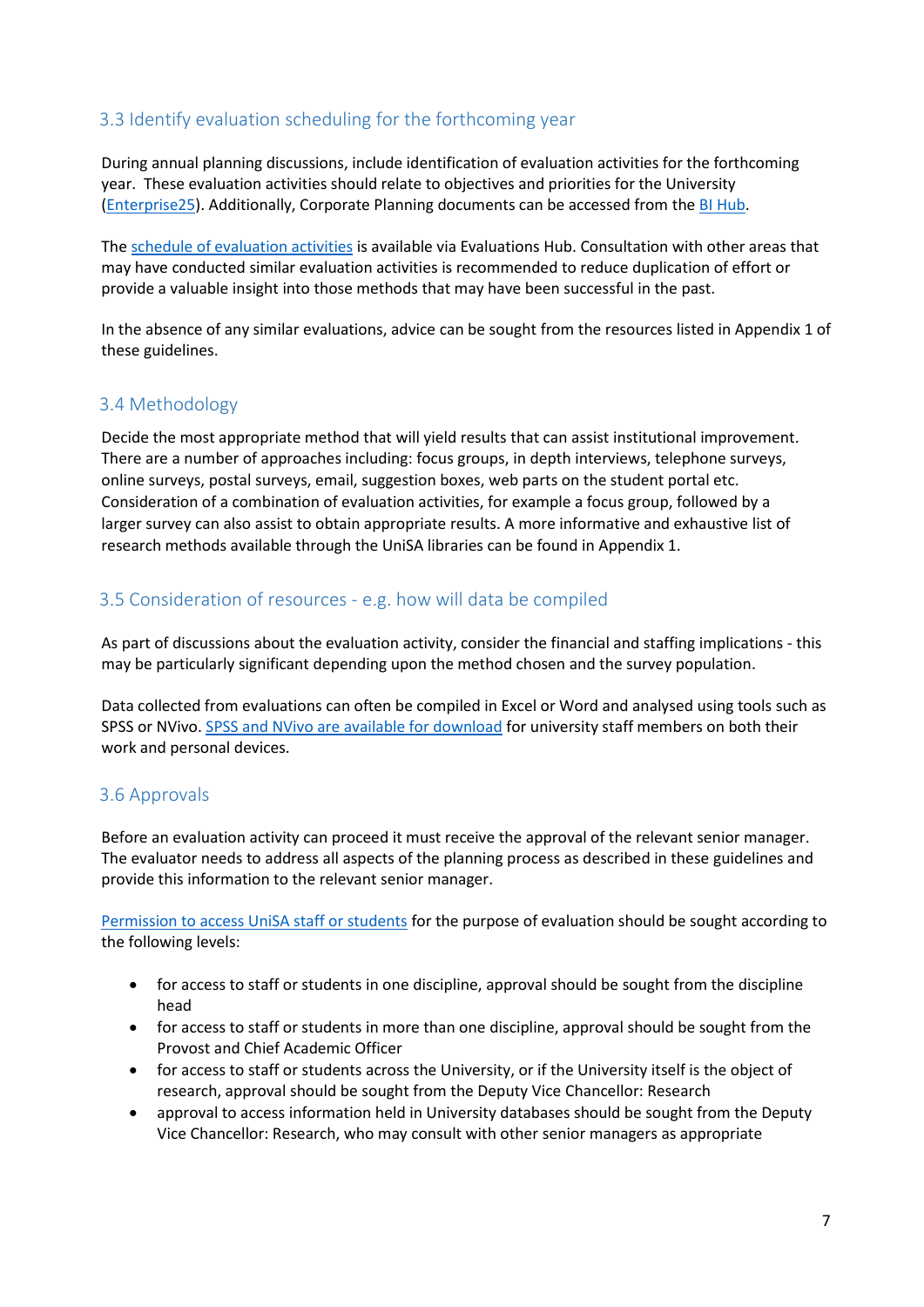#### <span id="page-7-0"></span>3.7 Implementation

Ensure that ethical requirements are adhered to prior to implementation and that relevant details about the evaluation are explained to participants<sup>2</sup>. The University owns the data collected during evaluation activities. All relevant University policies concerning the use and publication of data apply.

#### <span id="page-7-1"></span>3.8 Assessing the outcomes

Information collected needs to be compiled and recorded accurately. The purpose of evaluating activities is not simply to collect information or data about our activities. The information collected from staff and students provides a valuable resource to assess our performance, identify improvements, and inform strategic planning.

#### <span id="page-7-2"></span>3.9 Feedback to stakeholders and/or participants

The process for providing feedback to stakeholders and/or participants is part of planning an evaluation activity. It is important that those people who took the time to participate in the evaluation are informed of outcomes and any actions to be taken as a result of the evaluation activity. It is also useful as part of this feedback to discuss potential improvement strategies with stakeholders and participants. This may assist in refining the suggested improvements before they are implemented. It may also assist future evaluation activities as people are more likely to want to be part of an evaluation activity if they believe their involvement will lead to positive action. Actions in response to issues identified by evaluation instruments used at the corporate level are monitored and included in strategic planning processes. The outcomes of actions are communicated as appropriate, for example as a new initiative included on the [student experience webpage.](https://i.unisa.edu.au/students/experience-unisa/)

#### <span id="page-7-3"></span>3.10 Reporting on outcomes

As part of reporting on outcomes of an evaluation activity, consider other groups that may be able to utilise findings to identify areas of improvement within their own work areas or provide additional feedback about the issue that has been evaluated. Committees and working groups are also useful forums for disseminating information. Examples of reports can be obtained from the Evaluations folders i[n BI Hub.](https://bi.unisa.edu.au/BIReporting/bi/?perspective=home&folder=.public_folders%2FUniSA+Public%2F07.0+Evaluation&location=team)

#### <span id="page-7-4"></span>3.11 Implementing improvements

 $\overline{a}$ 

Following the identification of improvement strategies via analysis and reporting of results, and, if appropriate, further discussion with those people who participated in the evaluation activity, the applicable area can then implement changes to work processes or services, or put in place new services in response to 'client' needs. At a later stage the activities are evaluated and the planning cycle begins again. This cycle of continuous improvement is fundamental to the University's quality improvement system.

 $^2$  Section 1.2 includes a statement that is to appear on all survey instruments used to collect internal evaluation data which could be used in publication or presentation outside of the University.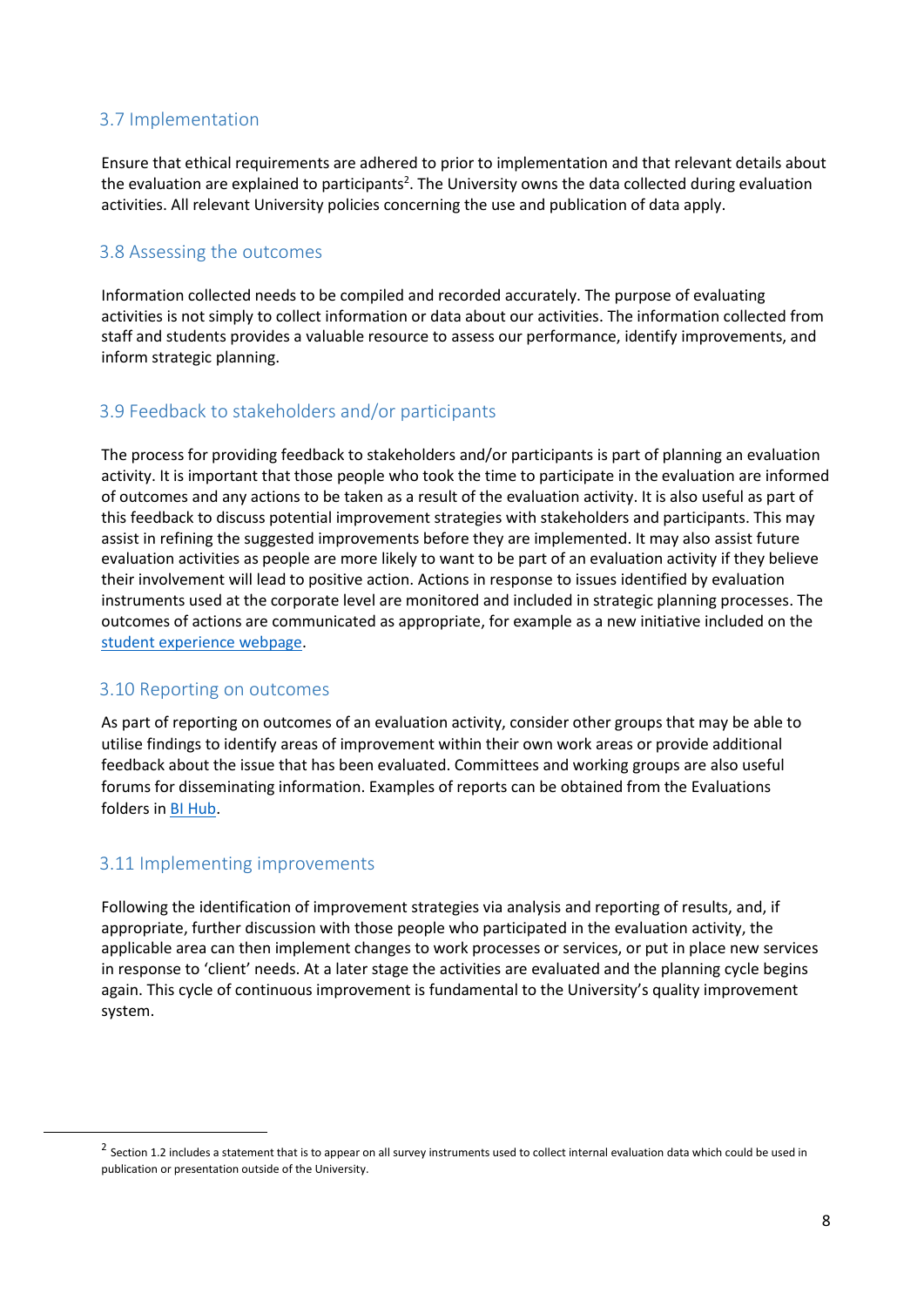

<span id="page-8-0"></span>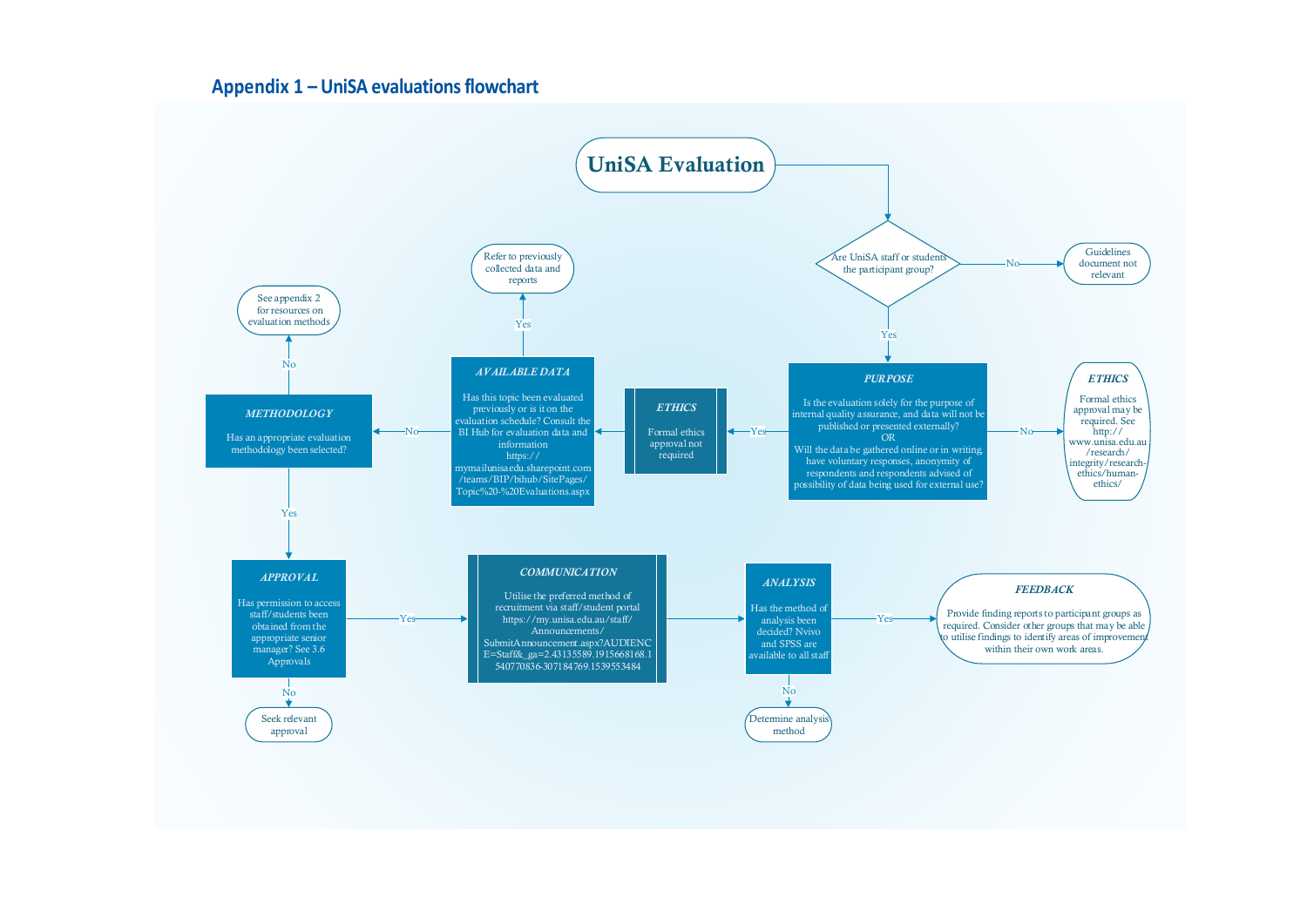#### <span id="page-9-0"></span>**Appendix 2 – Resource and reference guide**

#### <span id="page-9-1"></span>Library resources

Allen, P. & Bennett, K. (2008). *SPSS for the health & behavioural sciences*, South Melbourne, Victoria: Cengage Learning.

Babbie, E. (2016). The practice of social research (14<sup>th</sup> ed.). Boston, MA: Cengage Learning.

Bryman, A. (2016). *Social research methods* (5<sup>th</sup> ed.). Oxford: Oxford University Press.

Burns, R. (2000). Introduction to research methods (4<sup>th</sup> ed.). Frenchs Forest: Longman Cheshire.

Guthrie, G. (2010). *Basic research methods : An entry to social science research*. Delhi ; London: SAGE.

Hammond, M. & Wellington, J. (2012). *Research methods: the key concepts*. Florence: Taylor and Francis.

Hughes, J. & Goodwin, J. (2012). *SAGE internet research methods*. London: SAGE.

Martin, W. & Bridgmon, K. (2012). *Quantitative and statistical research methods: from hypothesis to*  results (1<sup>st</sup> ed.). San Francisco: Jossey-Bass.

May, T. (2001). *Social research: issues, methods and process* (4<sup>th</sup> ed.). Blacklick: McGraw-Hill Companies.

Mukherjee, S., Sinha, B. & Chattopadhyay, A. (2018). *Statistical methods in social science research*. Singapore: Springer.

Neuman, W. (2004). *Basics of social research: qualitative and quantitative approaches*, Boston: Allyn and Bacon.

Porter, S. & Whitcomb, M. (2005). Non-response in student surveys: the role of demographics, engagement and personality. *Research in higher education*, 46(2), March 2005, 127-152.

Rossi, P., Freeman, H. & Lipsey, M. (2004). *Evaluation: a systematic approach* (7<sup>th</sup> ed.). Thousand Oaks, California: Sage Publications.

Sproull, N. (1995). *Handbook of research methods: a guide for practitioners and students in the social*  sciences (2<sup>nd</sup> ed.). Metuchen, NJ: Scarecrow Press.

Walliman, S. & Walliman, S. (2011). *Research methods: the basics*. London: Routledge.

Walter, M. (2013). *Social research methods* (3<sup>rd</sup> ed.). South Melbourne: Victoria Oxford University Press.

Watson, S. (2003). Closing the feedback loop: ensuring effective action from student feedback. *Tertiary and Education Management*, 9 (2), 145- 157.

#### <span id="page-9-2"></span>Electronic resources

- Australian Code for the Responsible Conduct of Research: [https://nhmrc.gov.au/about](https://nhmrc.gov.au/about-us/publications/australian-code-responsible-conduct-research-2007)[us/publications/australian-code-responsible-conduct-research-2007](https://nhmrc.gov.au/about-us/publications/australian-code-responsible-conduct-research-2007)
- Web Center for Social Research Methods: <https://socialresearchmethods.net/>